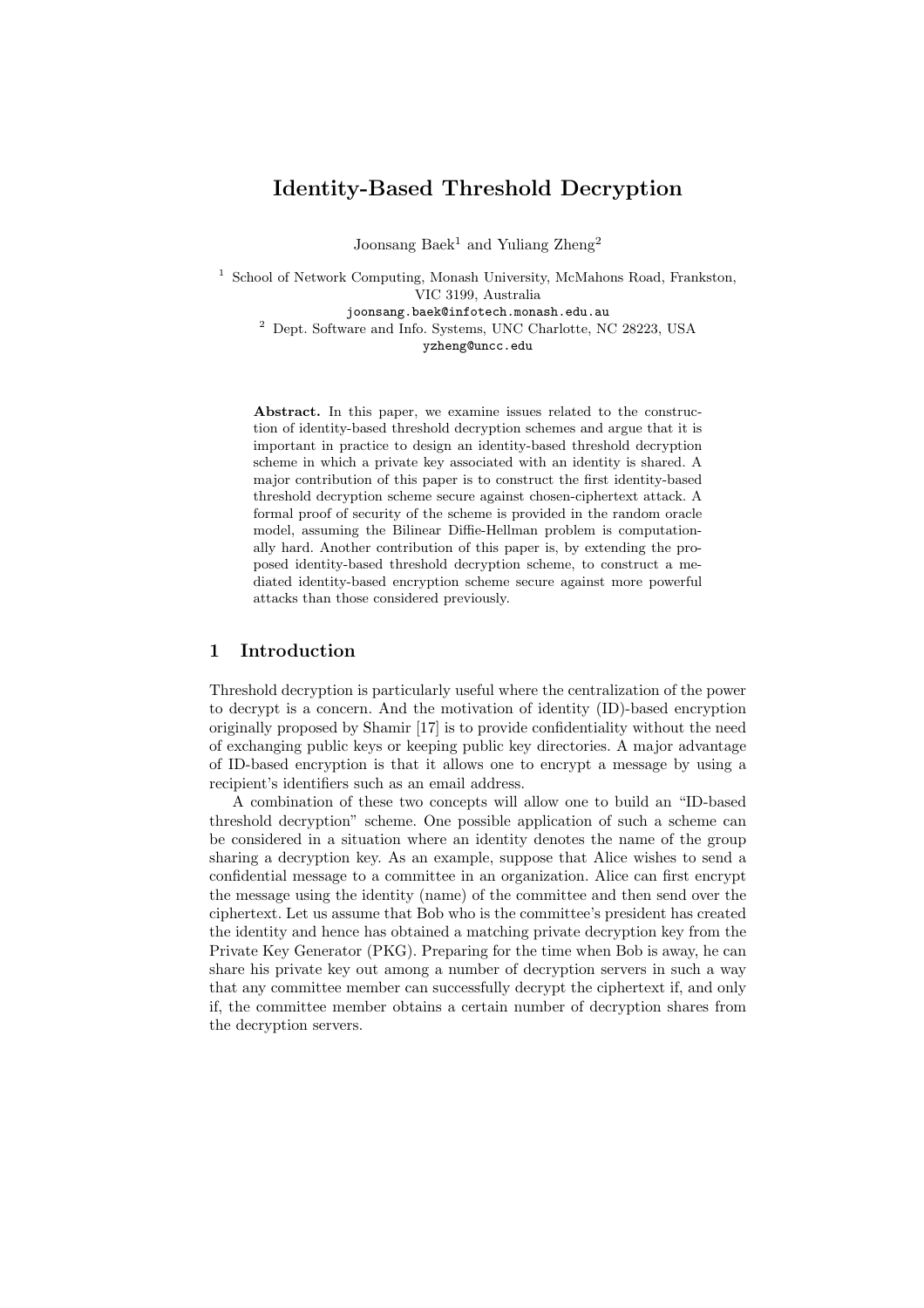Another application of the ID-based threshold decryption scheme is to use it as a building block to construct a mediated ID-based encryption scheme [7]. The idea is to split a private key associated with the receiver Bob's ID into two parts, and give one share to Bob and the other to the Security Mediator (SEM). Accordingly, Bob can decrypt a ciphertext only with the help of the SEM. As a result, instantaneous revocation of Bob's privilege to perform decryption is possible by instructing the SEM not to help him any more.

In this paper, we deal with the problem of constructing an ID-based threshold decryption scheme which is efficient and practical while meets a strong security requirement. We also treat the problem of applying the ID-based threshold decryption scheme to design a mediated ID-based encryption scheme secure against more powerful attacks than those considered previously in the literature.

# 2 Preliminaries

We first review the "admissible bilinear map", which is the mathematical primitive that plays on central role in Boneh and Franklin's ID-based encryption scheme [5].

Bilinear Map. The admissible bilinear map  $\hat{e}$  [5] is defined over two groups of the same prime-order q denoted by  $\mathcal G$  and  $\mathcal F$  in which the Computational Diffie-Hellman problem is hard. (By  $\mathcal{G}^*$  and  $\mathbb{Z}_q^*$ , we denote  $\mathcal{G} \setminus \{O\}$  where O is the identity element of G, and  $\mathbb{Z}_q \setminus \{0\}$  respectively.) We will use an additive notation to describe the operation in  $\mathcal G$  while we will use a multiplicative notation for the operation in  $\mathcal F$ . In practice, the group  $\mathcal G$  is implemented using a group of points on certain elliptic curves, each of which has a small MOV exponent [15], and the group  $\mathcal F$  will be implemented using a subgroup of the multiplicative group of a finite field. The admissible bilinear map, denoted by  $\hat{e}: \mathcal{G} \times \mathcal{G} \to \mathcal{F}$ , has the following properties.

- Bilinear:  $\hat{e}(aR_1, bR_2) = \hat{e}(R_1, R_2)^{ab}$ , where  $R_1, R_2 \in \mathcal{G}$  and  $a, b \in \mathbb{Z}_q^*$ .
- Non-degenerate:  $\hat{e}$  does not send all pairs of points in  $\mathcal{G} \times \mathcal{G}$  to the identity in F. (Hence, if R is a generator of G then  $\hat{e}(R, R)$  is a generator of F.)
- Computable: For all  $R_1, R_2 \in \mathcal{G}$ , the map  $\hat{e}(R_1, R_2)$  is efficiently computable.

Throughout this paper, we will simply use the term "Bilinear map" to refer to the admissible bilinear map defined above.

The "BasicIdent" Scheme. We now describe Boneh and Franklin's basic version of ID-based encryption scheme called "BasicIdent" which only gives semantic security (that is, indistinguishability under chosen plaintext attack).

In the setup stage, the PKG specifies a group  $\mathcal G$  generated by  $P \in \mathcal G^*$  and the Bilinear map  $\hat{e}: \mathcal{G} \times \mathcal{G} \to \mathcal{F}$ . It also specifies two hash functions  $H_1: \{0,1\}^* \to \mathcal{G}^*$ and  $H_2: \mathcal{F} \to \{0,1\}^l$ , where l denotes the length of a plaintext. The PKG then picks a master key x uniformly at random from  $\mathbb{Z}_q^*$  and computes a public key  $Y_{\text{PKG}} = xP$ . The PKG publishes descriptions of the group G and F and the hash functions  $H_1$  and  $H_2$ . Bob, the receiver, then contacts the PKG to get his private key  $D_{ID} = xQ_{ID}$  where  $Q_{ID} = H_1(ID)$ . Alice, the sender, can now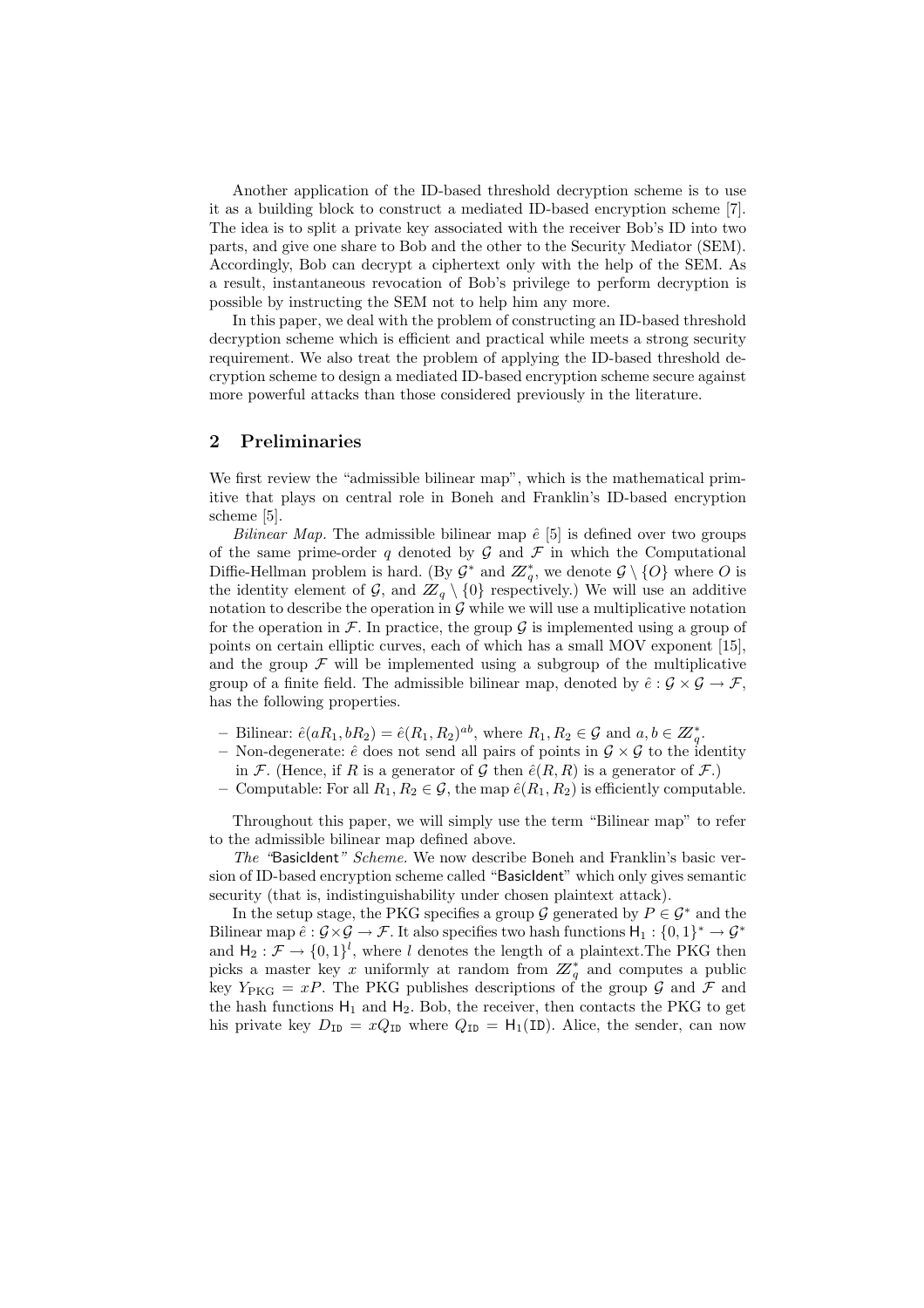encrypt her message  $M \in \{0,1\}^l$  using Bob's identity ID by computing  $U = rP$ and  $V = H_2(\hat{e}(Q_{\text{ID}}, Y_{\text{PKG}})^r) \oplus M$ , where r is chosen at random from  $\mathbb{Z}_q^*$  and  $Q_{ID} = H_1(ID)$ . The resulting ciphertext  $C = (U, V)$  is sent to Bob. Bob decrypts C by computing  $M = V \oplus H_2(\hat{e}(D_{\text{ID}}, U)).$ 

# 3 Related Work and Discussion

Boneh and Franklin's "Distributed PKG". In order to prevent a single PKG from full possession of the master key in ID-based encryption, Boneh and Franklin [5] suggested that the PKG's master key should be shared among a number of PKGs using the techniques of threshold cryptography, which they call "Distributed PKG". More precisely, the PKG's master key  $x$  is distributed into a number of PKGs in such a way that each of the PKG holds a share  $x_i \in \mathbb{Z}_q^*$  of a Shamir's  $(t, n)$ -secret-sharing [16] of  $x \in \mathbb{Z}_q^*$  and responds to a user's private key extraction request with  $D_{ID}^i = x_i Q_{ID}$ , where  $Q_{ID} = H_1(ID)$ . If the technique of [11] is used, one can ensure that the master key is jointly generated by PKGs so that the master key is not stored or computed in any single location.

As an extension of the above technique, Boneh and Franklin suggested that the distributed PKGs should function as decryption servers for threshold decryption. That is, each PKG responds to a decryption query  $C = (U, V)$  in BasicIdent with  $\hat{e}(x_iQ_{\text{TD}}, U)$ . However, we argue that this method is not quite practical in practice since it requires each PKG to be involved at all times (that is, on-line) in the generation of decryption shares because the value " $U$ " changes whenever a new ciphertext is created. Obviously, this creates a bottleneck on the PKGs and also violates one of the basic requirements of an ID-based encryption scheme, "the PKG can be closed after key generation", which was envisioned by Shamir in his original proposal of ID-based cryptography [17]. Moreover, there is a scalability problem when the number of available distributed PKGs is not matched against the number of decryption servers required, say, there are only 3 available PKGs while a certain application requires 5 decryption servers.

Therefore, a better approach would be sharing a private key associated with an identity rather than sharing a master key of the PKG. In addition to its easy adaptability to the situation where an identity denotes a group sharing a decryption key as described in Section 1, an advantage of this approach is that one can fully utilize Boneh and Franklin's Distributed PKG method without the above-mentioned scalability problem, dividing the role of "distributed PKGs" from that of "decryption servers". That is, an authorized dealer (a representative of group, such as "Bob" described in Section 1, or a single PKG) may ask an identity to each of the "distributed PKGs" for a partial private key associated the identity. Having obtained enough partial private keys, the dealer can construct the whole private key and distribute it into the "decryption servers" in his domain at will while the master key remains secret from any parties.

Other Related Work on ID-Based Threshold Decryption. To our knowledge, other papers that have treated "threshold decryption" in the context of ID-based cryptography are [8] and [13]. Dodis and Yung [8] observed how threshold de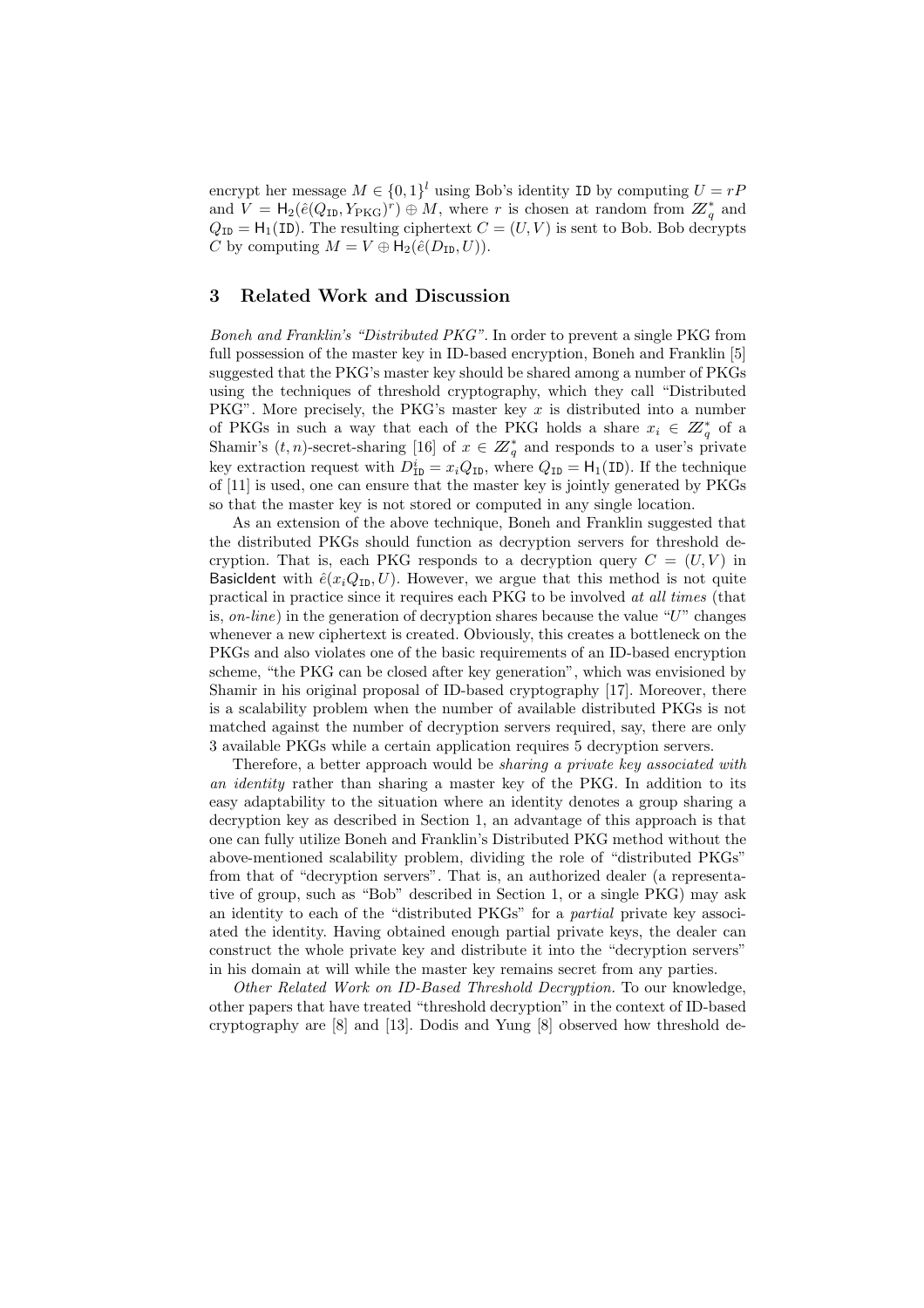cryption can be realized in Gentry and Silverberg [12]'s "hierarchical ID-based encryption" setting. Interestingly, their approach is to share a private key (not the master key of the PKG) obtained from a user at a higher level. Although this was inevitable in the hierarchical ID-based encryption setting and its advantage in general ID-based cryptography was not mentioned in [8], it is more sound approach than sharing the master key of the PKG as we discussed above. However, their threshold decryption scheme is very-sketched and chosen-ciphertext security for the scheme was not considered in [8]. More recently, Libert and Quisquater [13] also constructed an ID-based threshold decryption scheme. However, their approach was to share a master key of the PKG, which is different from ours. Moreover, our scheme gives chosen ciphertext security while Libert and Quisquater's scheme does not.

## 4 Security Notion for ID-based Threshold Decryption

## 4.1 Description of Generic ID-Based Threshold Decryption

A generic ID-based threshold decryption scheme, which we denote by " $\mathcal{IDTHD}$ ", consists of algorithms GK, EX, DK, E, D, SV, and SC. Below, we describe each of the algorithms.

Like other ID-based cryptographic schemes, we assume the existence of a trusted PKG. The PKG runs the key/common parameter generation algorithm GK to generate its master/public key pair and all the necessary common parameters. The PKG's public key and the common parameters are given to every interested party.

On receiving a user's private key extraction request which consists of an identity, the PKG then runs the private key extraction algorithm EX to generate the private key associated with the requested identity.

An authorized dealer who possesses the private key associated with an identity can run the private key distribution algorithm DK to distribute the private key into  $n$  decryption servers. DK makes use of an appropriate secret-sharing technique to generate shares of the private key as well as verification keys that will be used for checking the validity of decryption shares. Each share of the private key and its corresponding verification key are sent to an appropriate decryption server. The decryption servers then keep their private key shares secret but publish the verification keys. It is important to note here that the entity that runs DK can vary flexibly depending on the cryptographic services that the PKG can offer. For example, if the PKG has an only functionality of issuing private keys, the authorized dealer that runs DK would be a normal user (such as Bob in the example given in Section 1) other than the PKG. However, if the PKG has other functionalities, for example, organizing threshold decryption, the PKG can run DK.

Given a user's identity, any user that wants to encrypt a plaintext can run the encryption algorithm  $E$  to obtain a ciphertext. A *legitimate* user that wants to decrypt a ciphertext gives it to the decryption servers requesting decryption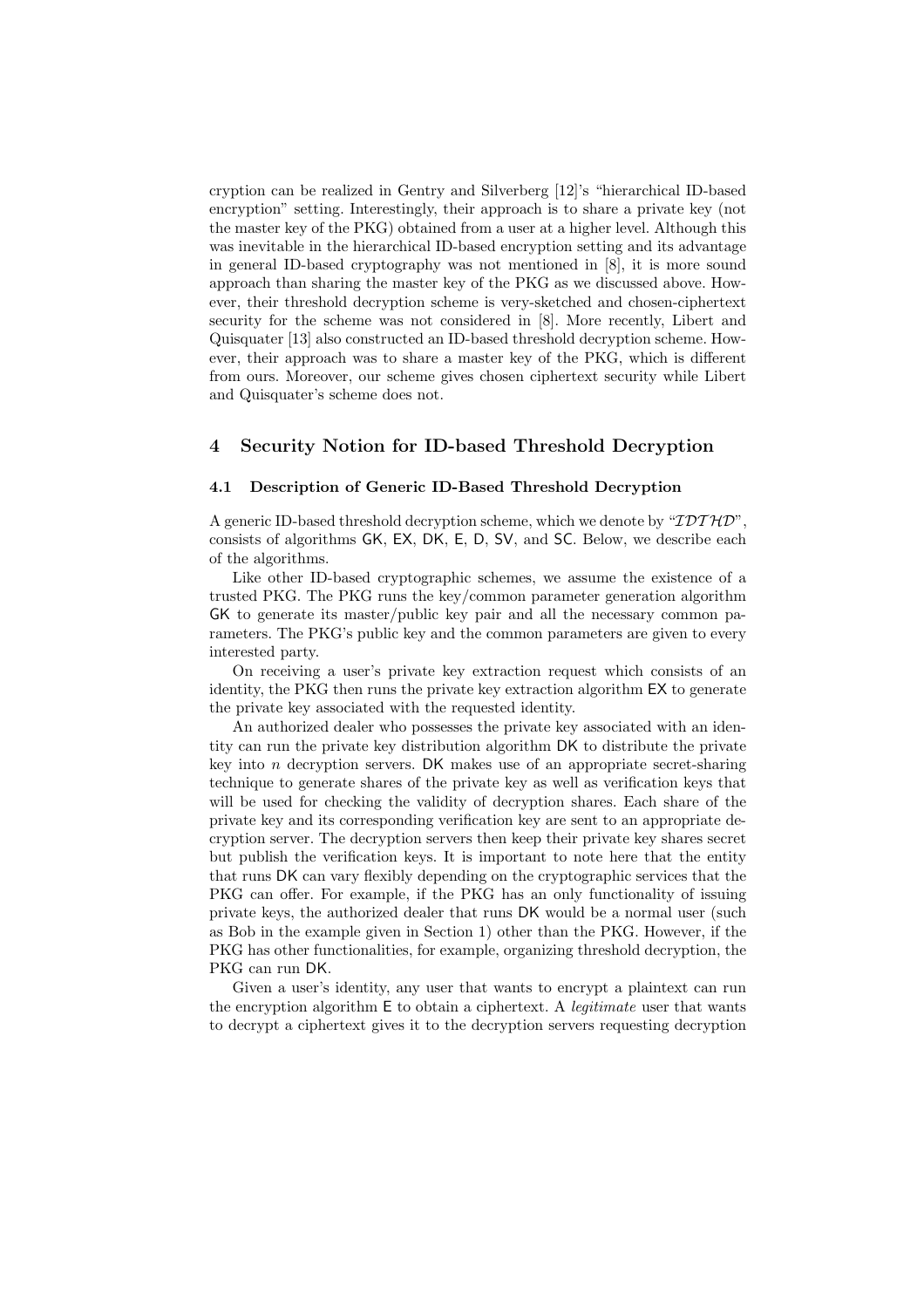shares. The decryption servers then run the decryption share generation algorithm D taking the ciphertext as input and send the resulting decryption shares to the user. Note that the validity of the shares can be checked by running the decryption share verification algorithm SV. When the user collects valid decryption shares from at least  $t$  servers, the plaintext can be reconstructed by running the share combining algorithm SC.

## 4.2 Chosen Ciphertext Security for ID-Based Threshold Decryption

We now define a security notion for the  $\mathcal{IDTHD}$  scheme against chosen-ciphertext attack, which we call "IND-IDTHD-CCA".

**Definition 1 (IND-IDTHD-CCA).** Let  $A^{CCA}$  be an attacker assumed to be a probabilistic Turing machine. Suppose that a security parameter  $k$  is given to A<sup>CCA</sup> as input. Now, consider the following game in which the attacker A<sup>CCA</sup> interacts with the "Challenger".

Phase 1: The Challenger runs the PKG's key/common parameter generation algorithm taking a security parameter k as input. The Challenger gives  $A^{CCA}$  the resulting common parameter  $cp$  which includes the PKG's public key  $pk_{PKG}$ . However, the Challenger keeps the master key  $sk_{\text{PKG}}$  secret from  $A^{\text{CCA}}$ .

**Phase 2:** A<sup>CCA</sup> issues a number of private key extraction queries. We denote each of these queries by ID. On receiving the identity query ID, the Challenger runs the private key extraction algorithm on input ID and obtains a corresponding private key  $sk_{\text{ID}}$ . Then, the Challenger returns  $sk_{\text{ID}}$  to  $A^{\text{CCA}}$ .

**Phase 3:**  $A^{CCA}$  corrupts  $t-1$  out of n decryption servers.

**Phase 4:**  $A^{CCA}$  issues a target identity query  $ID^*$ . On receiving  $ID^*$ , the Challenger runs the private key extraction algorithm to obtain a private key  $sk_{\text{ID}^*}$  associated with the target identity. The Challenger then runs the private key distribution algorithm on input  $sk_{\text{ID}^*}$  with parameter  $(t, n)$  and obtains a set of private/verification key pairs  $\{(sk_{\text{ID}^*}, vk_{\text{ID}^*})\}$ , where  $1 \leq i \leq n$ . Next, the Challenger gives A<sup>CCA</sup> the private keys of corrupted decryption servers and the verifications keys of all the decryption servers. However, the private keys of uncorrupted servers are kept secret from  $A^{CCA}$ .

**Phase 5:** A<sup>CCA</sup> issues arbitrary private key extraction queries and arbitrary decryption share generation queries to the uncorrupted decryption servers. We denote each of these queries by ID and C respectively. On receiving ID, the Challenger runs the private key extraction algorithm to obtain a private key associated with ID and returns it to  $A^{CCA}$ . The only restriction here is that  $A^{CCA}$  is not allowed to query the target identity **ID<sup>\*</sup>** to the private key extraction algorithm. On receiving C, the Challenger runs the decryption share generation algorithm taking C and the target identity ID<sup>∗</sup> as input to obtain a corresponding decryption share and returns it to  $A^{CCA}$ .

**Phase 6:** A<sup>CCA</sup> outputs two equal-length plaintexts  $(M_0, M_1)$ . Then the Challenger chooses a bit  $\beta$  uniformly at random and runs the encryption algorithm on input cp,  $M_\beta$  and ID<sup>\*</sup> to obtain a target ciphertext  $C^* = \mathsf{E}(cp, \mathrm{ID}^*, M_\beta)$ . Finally, the Challenger gives  $(C^*, \text{ID}^*)$  to  $\mathsf{A}^{\text{CCA}}$ .

**Phase 7:** A<sup>CCA</sup> issues arbitrary private key extraction queries and arbitrary decryption share generation queries. We denote each of these queries by ID and C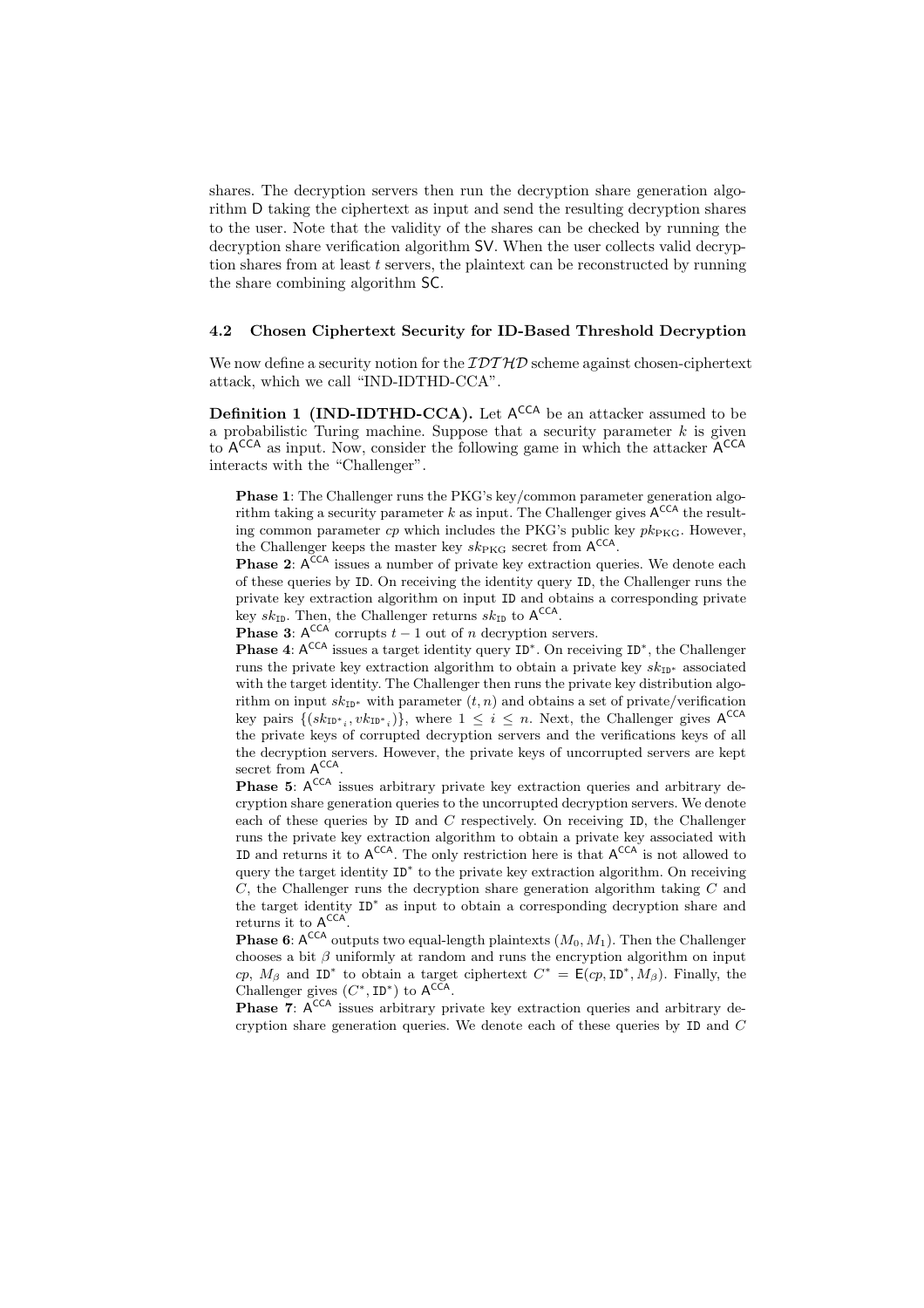respectively. On receiving ID, the Challenger runs the private key extraction algorithm to obtain a private key associated with  $ID$  and returns it to  $A^{CCA}$ . As Phase 5, the only restriction here is that  $A^{CCA}$  is not allowed to query the target identity  $ID^*$  to the private key extraction algorithm. On receiving  $C$ , the Challenger runs the decryption share generation algorithm on input  $C$  to obtain a corresponding decryption share and returns it to  $A^{CCA}$ . Differently from Phase 5, the target ciphertext  $C^*$  is not allowed to query in this phase. **Phase 8:**  $A^{CCA}$  outputs a guess  $\tilde{\beta} \in \{0, 1\}.$ 

We define  $\mathsf{A}^{\mathsf{CCA}}$ 's success as a function  $\mathbf{Succ}_{\mathcal{IDTHD},\mathsf{A}^{\mathsf{CCA}}}(k) = 2 \cdot \Pr[\tilde{\beta} =$  $\beta$ | – 1. The ID-based threshold decryption scheme  $\mathcal{IDTHD}$  is said to be IND-IDTHD-CCA secure if, for any attacker  $A^{CCA}$  whose running time is polynomially bounded,  $\text{Succ}_{\mathcal{IDTHD},A^{CCA}}^{\text{IND}-\text{IDTHD}-\text{CCA}}(k)$  is negligible in k.

## 5 Our ID-Based Threshold Decryption Scheme

### 5.1 Building Blocks

First, we present necessary building blocks that will be used to construct our IDbased threshold decryption scheme. We remark that since our ID-based threshold decryption scheme is also of the Diffie-Hellman (DH)-type, it follows Shoup and Gennaro [18]'s framework for the design of DH-based threshold decryption schemes to some extent. However, our scheme has a number of features that distinguishes itself from the schemes in [18] due to the special property of the underlying group  $\mathcal{G}$ .

Publicly Checkable Encryption. Publicly checkable encryption is a particularly important tool for building threshold decryption schemes secure against chosen-ciphertext attack as discussed by Lim and Lee [14]. The main reason is that in the threshold decryption, the attacker has decryption shares as additional information as well as a ciphertext, hence there is a big chance for the attacker to get enough decryption shares to recover the plaintext before the validity of the ciphertext is checked. (Readers are referred to [14] and [18] for more detailed discussions on this issue.)

The public checkability of ciphertexts in threshold decryption schemes is usually given by non-interactive zero-knowledge (NIZK) proofs, e.g., [18, 10]. However, we emphasize that in our scheme, this can be done without a NIZK proof, by simply creating a tag on the ElGamal [9] ciphertext as follows.

Let  $M \in \{0,1\}^l$  be a message. Then, encrypt M by creating a ciphertext  $C = (U, V, W) = (rP, H_2(\kappa) \oplus M, rH_3(U, V))$  where  $\kappa = \hat{e}(H_1(\text{ID}), Y_{\text{PKG}})^r$  for hash functions  $H_1: \{0,1\}^* \to \mathcal{G}^*, H_2: \mathcal{F} \to \{0,1\}^l$ , and  $H_3: \mathcal{G}^* \times \{0,1\}^l \to$  $\mathcal{G}^*$ . Without recovering M during the decryption process (that is, leaving the ciphertext C intact), the validity of C can be checked by testing if  $\hat{e}(P, W)$  =  $\hat{e}(U, H_3)$ , where  $H_3 = H_3(U, V) \in \mathcal{G}^*$ . Note that this validity test exploits the fact that the Decisional Diffie-Hellman (DDH) problem can be solved in polynomial time in the group  $\mathcal{G}$ , and passing the test implies that  $(P, U, H_3, W)$  is a Diffie-Hellman tuple since  $(P, U, H_3, W) = (P, rP, sP, rsP)$  assuming that  $H_3 = sP \in_R$  $\mathcal{G}^*$  for some  $s \in \mathbb{Z}_q^*$ .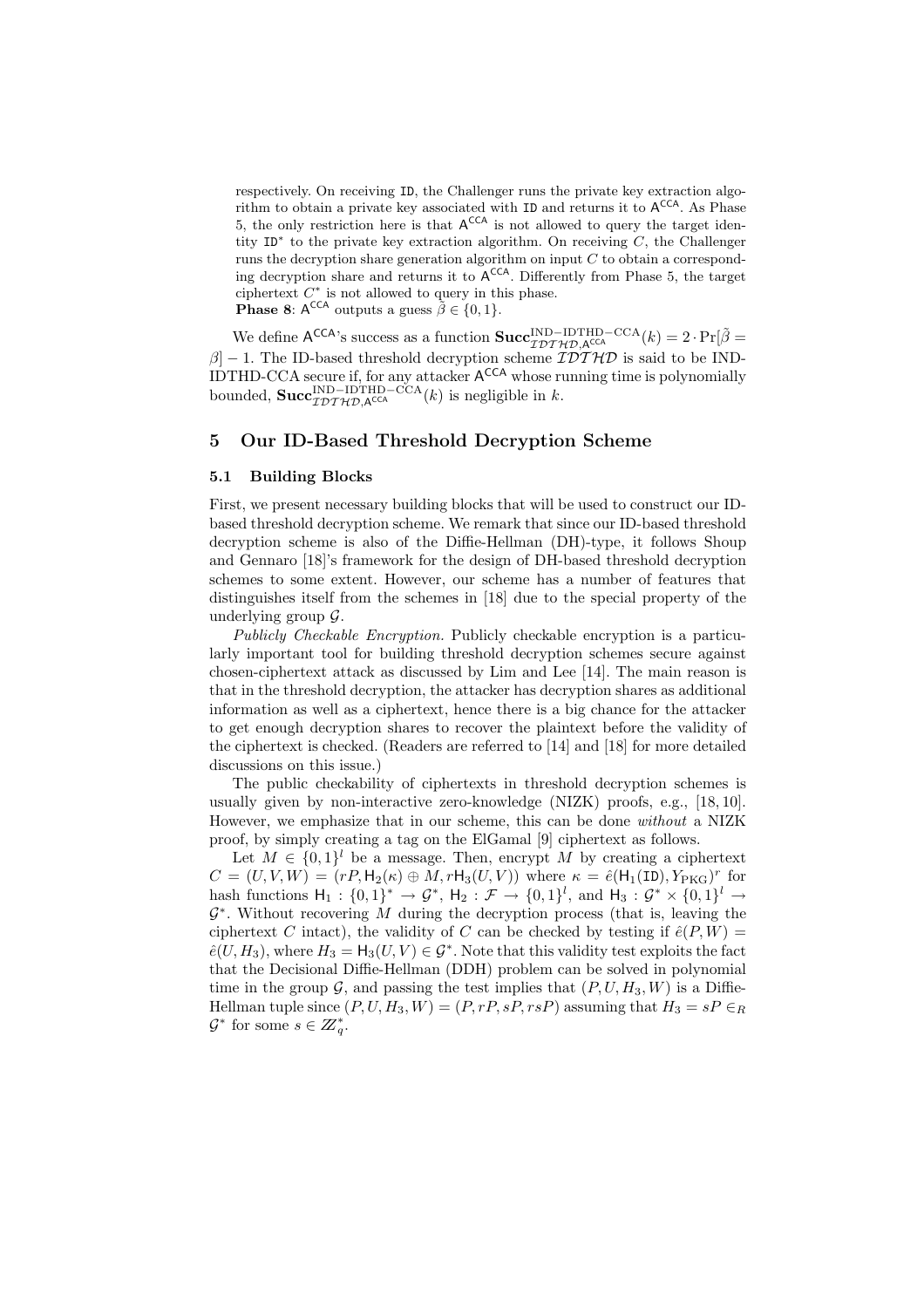Sharing a Point on G. In order to share a private key  $D_{ID} \in \mathcal{G}$ , we need some trick. In what follows, we present a Shamir's  $(t, n)$ -secret-sharing over  $\mathcal{G}$ .

Let q be a prime order of a group  $\mathcal G$  (of points on elliptic curve). Let  $S \in \mathcal G^*$ be a point to share. Suppose that we have chosen integers  $t$  (a threshold) and n satisfying  $1 \le t \le n < q$ . First, we pick  $R_1, R_2, \ldots, R_{t-1}$  at random from  $\mathcal{G}^*$ . *n* satisfying  $1 \leq t \leq n < q$ . First, we pick  $R_1, R_2, \ldots, R_{t-1}$  at random from  $g$ .<br>Then, we define a function  $F : \mathbb{N} \cup \{0\} \to \mathcal{G}$  such that  $F(u) = S + \sum_{l=1}^{t-1} u^l R_l$ . (Note that in practice, "picking  $R_l$  at random from  $\mathcal{G}^{*}$ " can be implemented by computing  $r_l P$  for randomly chosen  $r_l \in \mathbb{Z}_q^*$ , where  $P \in \mathcal{G}^*$  is a generator of  $\mathcal{G}$ .) We then compute  $S_i = F(i) \in \mathcal{G}$  for  $1 \leq i \leq n$  and send  $(i, S_i)$  to the *i*-th member of the group of cardinality n. When the number of shares reaches the threshold  $t$ , of the group of cardinality *n*. When the humber of shares reaches the threshold *t*, the function  $F(u)$  can be reconstructed by computing  $F(u) = \sum_{j \in \Phi} c_{uj}^{\Phi} S_j$  where  $c_{uj}^{\Phi} = \prod$  $\mu \in \Phi, \mu \neq j \frac{u-\nu}{j-\nu} \in \mathbb{Z}_q$  is the Lagrange coefficient for a set  $\Phi \subset \{1, \ldots, n\}$ such that  $|\Phi| \geq t$ .

Zero Knowledge Proof for the Equality of Two Discrete Logarithms Based on the Bilinear Map. To ensure that all decryption shares are consistent, that is, to give robustness to threshold decryption, we need a certain checking procedure. In contrast to the ciphertext validity checking mechanism of in our publicly checkable encryption presented above, we need a non-interactive zero-knowledge proof system since the share of the key  $\kappa$  is the element of the group  $\mathcal{F}$ , where the DDH problem is believed to be hard.

Motivated by [6] and [18], we construct a zero-knowledge proof of membership system for the language  $L_{\text{EDLog}_{P,\tilde{P}}} \stackrel{\text{def}}{=} \{(\mu,\tilde{\mu}) \in \mathcal{F} \times \mathcal{F} | \log_g \mu = \log_{\tilde{g}} \tilde{\mu}\}\$  where  $g = \hat{e}(P, P)$  and  $\tilde{g} = \hat{e}(P, \tilde{P})$  for generators P and  $\tilde{P}$  of G (the groups G and F and the Bilinear map  $\hat{e}$  are as defined in Section 2) as follows.

Suppose that  $(P, \tilde{P}, g, \tilde{g})$  and  $(\kappa, \tilde{\kappa}) \in L_{\text{EDLog}_{P, \tilde{P}}}$  are given to the Prover and the Verifier, and the Prover knows a secret  $S \in \mathcal{G}^*$ . The proof system which we call "ZKBm" works as follows.

- The Prover chooses a non-identity element T uniformly at random from  $\mathcal G$ and computes  $\gamma = \hat{e}(T, P)$  and  $\tilde{\gamma} = \hat{e}(T, \tilde{P})$ . The Prover sends  $\gamma$  and  $\tilde{\gamma}$  to the Verifier.
- The Verifier chooses h uniformly at random from  $\mathbb{Z}_q^*$  and sends it to the Prover.
- On receiving h, the Prover computes  $L = T + hS \in \mathcal{G}$  and sends it to the Verifier. The Verifier checks if  $\hat{e}(L, P) = \gamma \kappa^h$  and  $\hat{e}(L, \tilde{P}) = \tilde{\gamma} \tilde{\kappa}^h$ . If the equality holds then the Verifier returns "Accept", otherwise, returns "Reject".

The above protocol actually satisfies completeness, soundness and zero-knowledge against the honest Verifier (The proof is given in the full version of this paper [1].) Note that ZKBm can easily be converted to a NIZK proof, making the random challenge an output of a random oracle [2]. Note also that the above protocol can be viewed as a proof that  $(g, \tilde{g}, \kappa, \tilde{\kappa})$  is a Diffie-Hellman tuple since if  $(\kappa, \tilde{\kappa}) \in L_{\text{EDLog}_{P, \tilde{P}}}$  then  $\kappa = g^x$  and  $\tilde{\kappa} = \tilde{g}^x$  for some  $x \in \mathbb{Z}_q^*$  and hence  $(g, \tilde{g}, \kappa, \tilde{\kappa}) = (g, \tilde{g}, g^x, \tilde{g}^x) = (g, g^y, g^x, g^{xy})$  for some  $y \in \mathbb{Z}_q^*$ .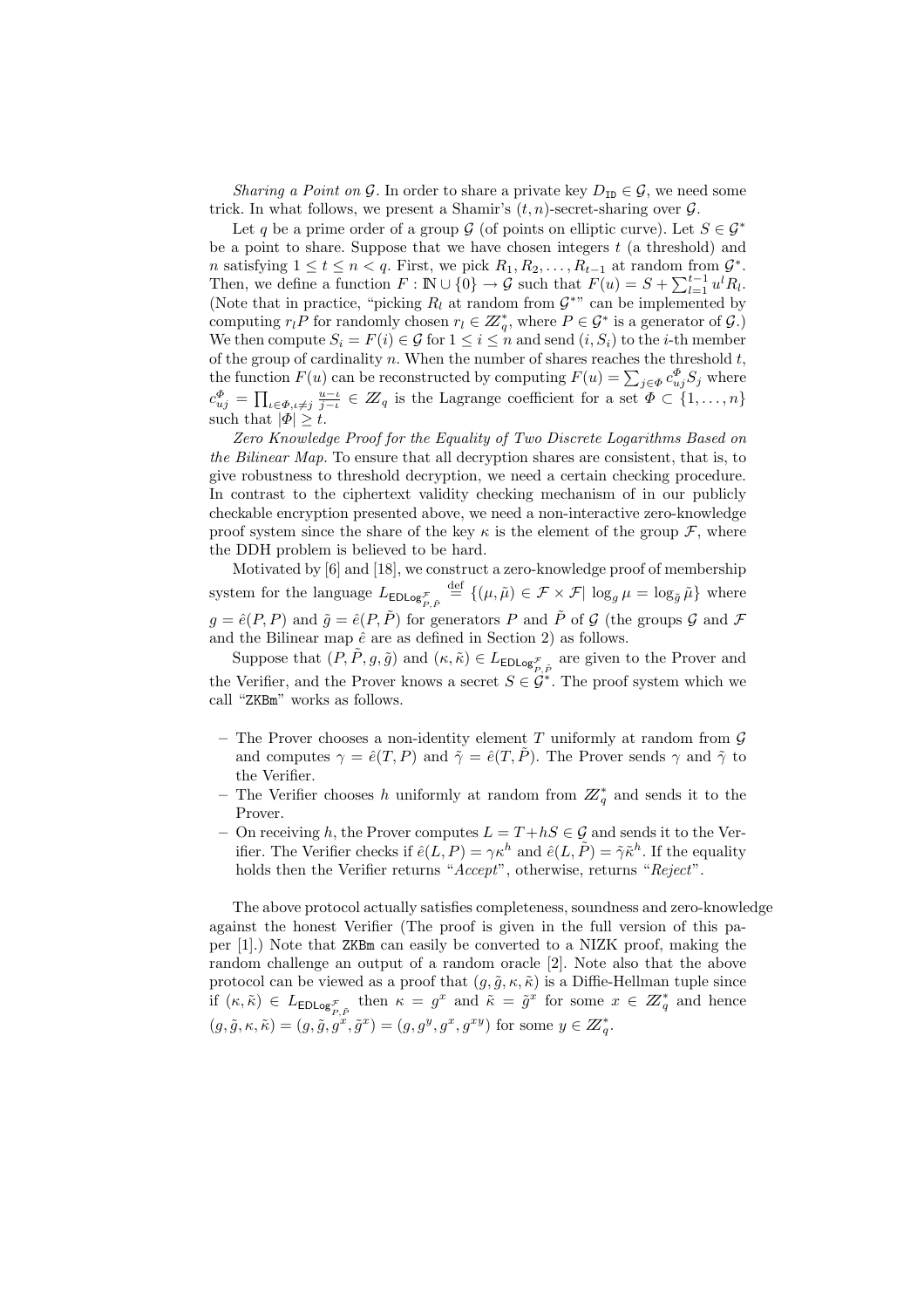#### 5.2 Description of Our Scheme – IdThdBm

We now describe our ID-based threshold decryption scheme. We call our scheme "IdThdBm", meaning "ID-based threshold decryption scheme from the bilinear map". IdThdBm consists of the following algorithms.

- $G(K(k))$ : Given a security parameter k, this algorithm generates two groups G and F of the same prime order  $q \geq 2^k$  and chooses a generator P of G. Then, it specifies the Bilinear map  $\hat{e}: \mathcal{G} \times \mathcal{G} \to \mathcal{F}$  and the hash functions  $H_1, H_2, H_3$  and  $H_4$  such that  $H_1: \{0,1\}^* \to \mathcal{G}^*$ ;  $H_2: \mathcal{F} \to \{0,1\}^l$ ;  $H_3: \mathcal{G}^* \times \{0,1\}^l \to \mathcal{G}^*$ ;  $H_4: \mathcal{F} \times \mathcal{F} \times \mathcal{F} \to \mathbb{Z}_q^*$ , where  $l$  denotes the length of a plaintext. Next, it chooses the PKG's master key x uniformly at random from  $\mathbb{Z}_q^*$  and computes the PKG's public key  $Y_{\text{PKG}} = xP$ . Finally, it returns a common parameter  $cp = (\mathcal{G}, q, P, \hat{e}, H_1, H_2, H_3, H_4, Y_{PKG})$ while keeping the master key x secret.
- $\mathsf{EX}(cp, \mathsf{ID})$ : Given an identity ID, this algorithm computes  $Q_{\mathsf{ID}} = \mathsf{H}_1(\mathsf{ID})$  and  $D_{\mathsf{ID}} =$  $xQ_{\text{ID}}$ . Then, it returns the private key  $D_{\text{ID}}$  associated with ID.
- $DK(cp, ID, D_{ID}, t, n)$  where  $1 \le t \le n \le q$ : Given a private key  $D_{ID}$ , the number of decryption servers  $n$  and a threshold parameter  $t$ , this algorithm first picks of decryption servers *n* and a threshold parameter *t*, this algorithm first picks  $R_1, R_2, \ldots, R_{t-1}$  at random from  $\mathcal{G}^*$  and constructs  $F(u) = D_{\text{ID}} + \sum_{j=1}^{t-1} u^j R_j$ for  $u \in \{0\} \cup \mathbb{N}$ . It then computes each server  $\Gamma_i$ 's private key  $S_i = \tilde{F}(i)$  and verification key  $y_i = \hat{e}(S_i, P)$  for  $1 \leq i \leq n$ . Subsequently, it secretly sends the distributed private key  $S_i$  and the verification key  $y_i$  to server  $\Gamma_i$  for  $1 \leq i \leq n$ .  $\Gamma_i$ then keeps  $S_i$  as secret while making  $y_i$  public.
- $\mathsf{E}(cp, \text{ID}, m)$ : Given a plaintext  $M \in \{0,1\}^l$  and an identity ID, this algorithm chooses r uniformly at random from  $Z_q^*$ , and subsequently computes  $Q_{ID} = H_1(ID)$ and  $\kappa = \hat{e}(Q_{\text{ID}}, Y_{\text{PKG}})^r$ . It then computes

$$
U = rP; V = \mathsf{H}_2(\kappa) \oplus M; W = r\mathsf{H}_3(U, V)
$$

and returns a ciphertext  $C = (U, V, W)$ .

 $D(cp, S_i, C)$ : Given a private key  $S_i$  of each decryption server and a ciphertext  $C = (U, V, W)$ , this algorithm computes  $H_3 = H_3(U, V)$  and checks if  $\hat{e}(P, W)$  $\hat{e}(U, H_3)$ .

If C has passed the above test, this algorithm computes  $\kappa_i = \hat{e}(S_i, U)$ ,  $\tilde{\kappa}_i =$  $\hat{e}(T_i, U), \, \tilde{y}_i = \hat{e}(T_i, P), \, \lambda_i = \mathsf{H}_4(\kappa_i, \tilde{\kappa}_i, \tilde{y}_i), \text{ and } L_i = T_i + \lambda_i S_i \text{ for random } T_i \in \mathcal{G},$ and outputs  $\delta_{i,C} = (i, \kappa_i, \tilde{\kappa}_i, \tilde{y}_i, \lambda_i, L_i)$ . Otherwise, it returns  $\delta_{i,C} = (i, "Invalid]$ Ciphertext").

– SV $(cp, \{y_i\}_{1\leq i\leq n}, C, \delta_{i,C})$ : Given a ciphertext  $C = (U, V, W)$ , a set of verification keys  $\{y_1, \ldots, y_n\}$ , and a decryption share  $\delta_{i,C}$ , this algorithm computes  $H_3 =$  $H_3(U, V)$  and checks if  $\hat{e}(P, W) = \hat{e}(U, H_3)$ .

If C has passed the above test then this algorithm does the following:

- If  $\delta_{i,C}$  is of the form  $(i, "Invalid Ciphertext")$  then return "Invalid Share".
- Else parse  $\delta_{i,C}$  as  $(i, \kappa_i, \tilde{\kappa}_i, \tilde{y}_i, \lambda_i, L_i)$  and compute  $\lambda'_i = H_4(\kappa_i, \tilde{\kappa}_i, \tilde{y}_i)$ .
	- Check if  $\lambda'_i = \lambda_i$ ,  $\hat{e}(L_i, U)/\kappa_i^{\lambda'_i} = \tilde{\kappa_i}$  and  $\hat{e}(L_i, P)/y_i^{\lambda'_i} = \tilde{y_i}$ .
	- If the test above holds, return "Valid Share", else output "Invalid Share".

Otherwise, does the following:

- If  $\delta_{i,C}$  is of the form  $(i, "Invalid Ciphertext"),$  return "Valid Share", else output "Invalid Share".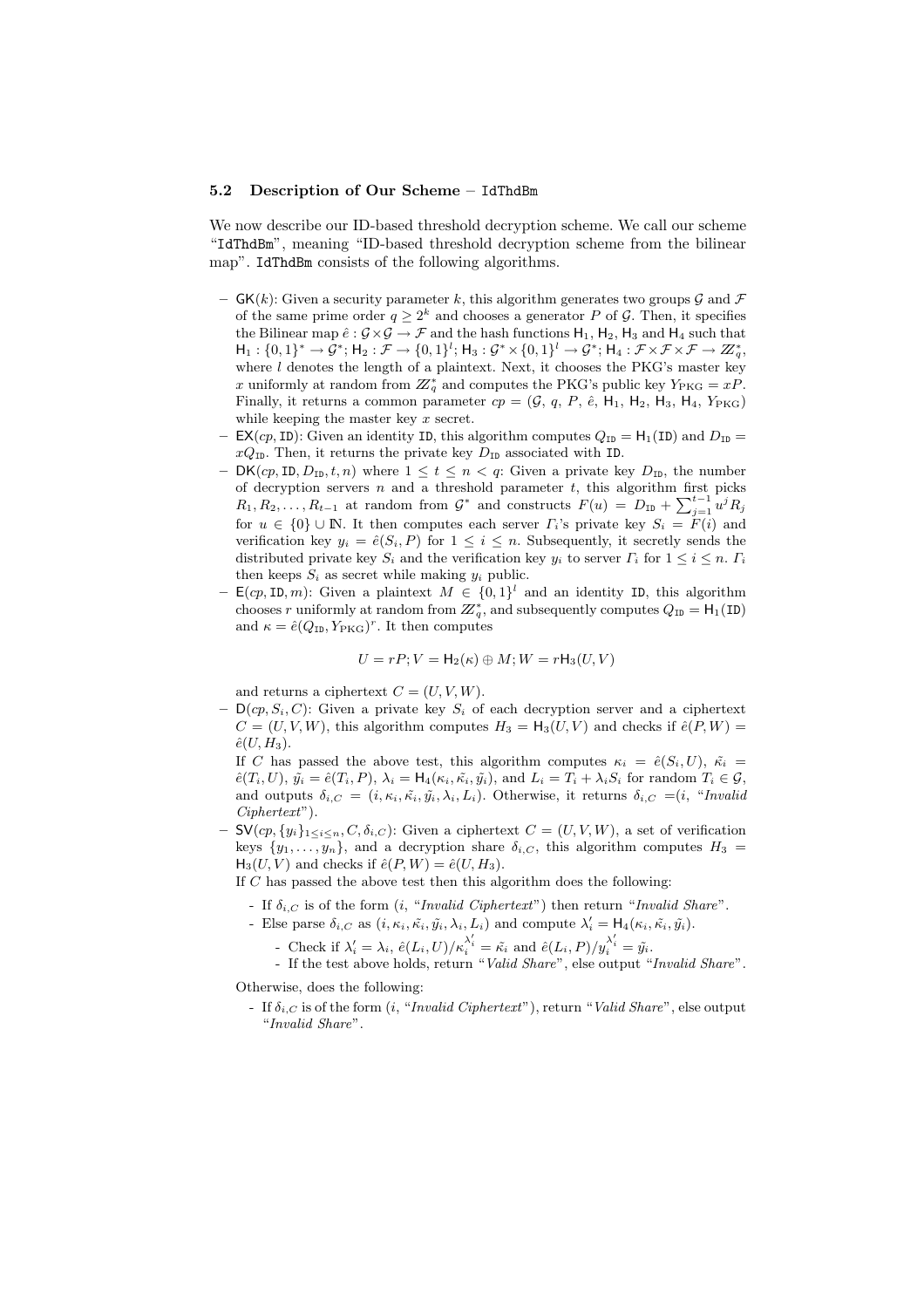–  $SC(cp, C, \{\delta_{i,C}\}_{i\in\Phi})$ : Given a ciphertext C and a set of valid decryption shares  ${\delta_{j,C}}_{j\in\Phi}$  where  $|\Phi|\geq t$ , this algorithm computes  $H_3 = H_3(U,V)$  and checks if  $\hat{e}(P, W) = \hat{e}(U, H_3).$ 

If C has not passed the above test, this algorithm returns "Invalid Ciphertext". (In this case, all the decryption shares are of the form  $(i, "Invalid Ciphertext").$ ) Otherwise, it computes  $\kappa = \prod$  $\int_{j\in\Phi}^{\mathcal{C}_0^{\Phi_j}} \mathfrak{a}$  and  $M = \mathsf{H}_2(\kappa) \oplus V$ , and returns M.

## 5.3 Security Analysis – IdThdBm

Bilinear Diffie-Hellman Problem. First, we review the Bilinear Diffie-Hellman (BDH) problem, which was introduced by Boneh and Franklin [5].

**Definition 2 (BDH).** Let G and F be two groups of order q where q is prime, as defined in Section 2. Let  $P \in \mathcal{G}^*$  be a generator of  $\mathcal{G}$ . Suppose that there exists a Bilinear map  $\hat{e}: \mathcal{G} \times \mathcal{G} \to \mathcal{F}$ . Let  $A^{BDH}$  be an attacker modelled as a probabilistic Turing machine.

The BDH problem refers to the computational problem in which  $A^{BDH}$  is to compute the BDH key  $\hat{e}(P, P)^{abc}$  given  $(\mathcal{G}, q, P, aP, bP, cP)$  and a security parameter k. We define  $A^{BDH}$ 's success as a function  $Succ_{\mathcal{G},A^{BDH}}^{BDH}(k)=Pr[A^{BDH}$  outputs  $\hat{e}(P, P)^{abc}$ . The BDH problem is said to be computationally intractable if, for any attacker  $A^{BDH}$  whose running time is polynomially bounded,  $Succ_{\mathcal{G},A^{BDH}}^{BDH}(k)$ is negligible in  $k$ .

Proof of Security. Regarding the security of the IdThdBm scheme, we obtain the following theorem. (For a more detailed proof, we refer readers to the full version of this paper [1].)

Theorem 1. In the random oracle model, the IdThdBm scheme is IND-IDTHD-CCA secure if the BDH problem is computationally intractable.

Proof. (Sketch) To prove the above theorem, we derive a non-ID-based threshold decryption scheme, which we call "ThdBm", from the IdThdBm scheme. Actually, ThdBm is the same as IdThdBm except that it does not have a private key extraction algorithm and hence the hash function  $H_1: \{0,1\}^* \to \mathcal{G}^*$  is not used. The private key  $D$  of this scheme is generated by choosing  $Q$  and  $x$  uniformly at random from  $\mathcal{G}^*$  and  $\mathbb{Z}_q^*$  respectively, and computing  $D = xQ$ . The public key of this scheme consists of  $(Q, Y)$ , where  $Y = xP$ . Note that the private key  $D$  is shared among  $n$  decryption servers. The encryption of a plaintext message  $m \in \{0,1\}^l$  can be done by choosing r uniformly at random from  $\mathbb{Z}_q^*$  and computing  $U = rP$ ,  $V = H_2(\kappa) \oplus m$ , and  $W = rH_3(U, V)$ , where  $d = \hat{e}(Q, Y)$  and  $\kappa = d^r.$ 

As a first step, we show how to use the IND-IDTHD-CCA attacker  $A^{CCA}$  for IdThdBm to construct an IND-THD-CCA attacker BCCA for ThdBm. (IND-THD-CCA denotes the chosen-ciphertext security notion for non-ID-based threshold decryption defined in [18].) First,  $B^{CCA}$  gives Y as the PKG's public key  $A^{CCA}$ .  $B^{CCA}$  then randomly chooses an index  $\mu$  from the range  $[1, q_{H_1}]$  where  $q_{H_1}$  denotes the maximum number of queries made by  $A^{CCA}$  to the random oracle  $H_1$ . By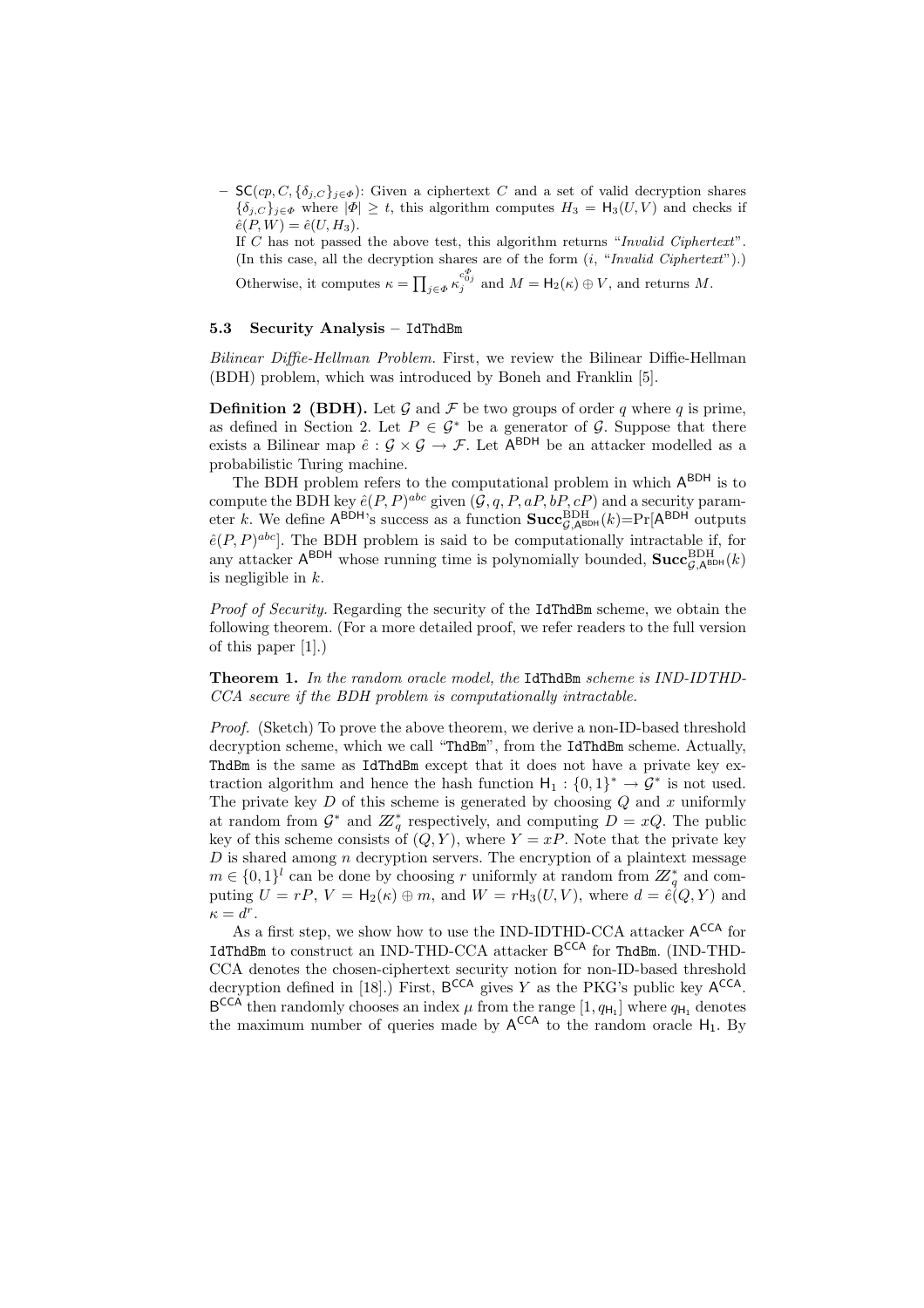ID<sub> $\mu$ </sub>, we denote the  $\mu$ -th query to the random oracle H<sub>1</sub>. B<sup>CCA</sup> hopes ID<sub> $\mu$ </sub> to be a target identity  $ID^*$  that  $A^{CCA}$  outputs at some stage. Now, if  $A^{CCA}$  queries  $H_1$  at  $ID \neq ID_\mu$ ,  $B^{CCA}$  responds with  $\tau P$ , where  $\tau$  is randomly chosen from  $\mathbb{Z}_q^*$ . Otherwise, B<sup>CCA</sup> responds with Q. Similarly, if  $A^{CCA}$  issues  $ID \neq ID_{\mu}$  as a private key extraction query,  $B^{CCA}$  responds to the query with  $\tau Y$ , where  $\tau$  is randomly chosen from  $\mathbb{Z}_q^*$ , and stops the simulation otherwise. (However, if  $ID_\mu = ID^*$ , this query is not allowed.) If  $A^{CCA}$  issues decryption share generation queries after it submits the target identity,  $B^{CCA}$  uses its decryption servers to answer those queries. Notice that if  $ID_{\mu} = ID^*$ , which happens with probability  $1/q_{H_1}$ , the simulation is perfect.

The next step is to show how to use the IND-THD-CCA attacker BCCA for ThdBm to construct an attacker  $A^{BDH}$  for solving the BDH problem. Suppose that  $(\mathcal{G}, q, \hat{e}, P, aP, bP, cP)$  for random  $a, b, c \in \mathbb{Z}_q^*$  are given to  $\mathsf{A}^{\mathsf{BDH}}$ . Assume that  $B^{CCA}$  has access to the common parameter  $(G, q, P, \hat{e}, H_2, H_3,$  $H_4$ , Y, Q). First, A<sup>BDH</sup> replaces Y by bP and Q by cP. If B<sup>CCA</sup> corrupts a subset of  $t-1$  servers, where t is a threshold parameter,  $A^{BDH}$  assumes that the servers  $\Gamma_1, \Gamma_2, \ldots, \Gamma_{t-1}$  have been corrupted without loss of generality. A<sup>BDH</sup> then chooses  $S_1, S_2, \ldots, S_{t-1}$  uniformly at random from  $\mathcal G$  and computes  $y_i =$ <br> $\hat{z}(G, V) \hat{c}_v^{\phi} \Pi^{t-1} \hat{z}(G, R) \hat{c}_v^{\phi}$  where  $t \leq i \leq n$  and  $\hat{c}_v^{\phi}$  denotes the Lagrange sets  $\hat{e}(Q, Y)^{c_{i0}^{\phi}} \prod_{j=1}^{t-1} \hat{e}(S_j, P)^{c_{ij}^{\phi}}$ , where  $t \leq i \leq n$  and  $c_{ij}^{\phi}$  denotes the Lagrange coefficient for a set  $\Phi = \{0, 1, \ldots, t-1\}$ .  $\mathsf{A}^{\mathsf{BDH}}$  sends  $y_i$  to each of the uncorrupted decryption servers, that is,  $A^{BDH}$  replaces the verification keys with the new  $y_i$ computed above.

Whenever the random oracle  $H_3$  is queried at some point by  $B^{CCA}$ ,  $A^{BDH}$  picks s uniformly at random from  $\mathbb{Z}_q^*$ , computes  $H_3 = sY$ , and responds  $\mathsf{B}^{\mathsf{CCA}}$  with it. On receiving queries to other random oracles, A BDH picks values at random from the ranges of the random oracles, and responds with them.

When  $\mathsf{B}^{\mathsf{CCA}}$  submits two plaintexts  $(M_0, M_1)$  to the encryption oracle,  $\mathsf{A}^{\mathsf{BDH}}$ creates a target ciphertext  $C^* = (U^*, V^*, W^*)$  as follows. First,  $A^{BDH}$  sets  $U^* =$  $aP$ .  $A^{BDH}$  then picks a string  $V^*$  at random from  $\{0,1\}^l$ , computes  $H_3^* = s^*P$  for random  $s^* \in \mathbb{Z}_q^*$ , and sets  $H_3^* = H_3(U^*, V^*)$ . A<sup>BDH</sup> also computes  $W^* = s^*U^*$ . Having created  $C^*$ ,  $A^{BDH}$  returns it to  $B^{CCA}$  as a target ciphertext. Note here that  $\hat{e}(P, W^*) = \hat{e}(U^*, H_3^*)$  since  $(P, U^*, H_3^*, W^*) = (P, aP, s^*P, s^*aP)$  and hence is a legitimate Diffie-Hellman tuple. Therefore, as long as  $B^{CCA}$  does not query the random oracle  $H_2$  at the point  $\hat{e}(P, P)^{abc}$ , the simulation is perfect. However, happening such an event means that  $A^{BDH}$  is able to solve the BDH problem. So  $A^{BDH}$  simulates  $B^{CCA}$ 's view up to this event.

Now, suppose that  $A^{CCA}$  has already made a query  $(U, V)$  to the random oracle H<sub>3</sub>. By the construction of the simulator for H<sub>3</sub>, we have  $H_3 = H(U, V) =$ sY for random  $s \in \mathbb{Z}_q^*$ . Since  $A^{BDH}$  knows the value s,  $A^{BDH}$  can compute  $K =$  $(1/s)W$  and hence  $\kappa = \hat{e}(Q, K)$ . Note here that  $(1/s)W = (1/s)rsY = rY$  $r x P$  and  $Q = c P$ . Then,  $A^{BDH}$  computes  $\kappa_i = \kappa^{c_{i0}^2} \prod_{j=1}^{i-1} \hat{e}(S_j, U)^{c_{i,j}^2}$  for  $t \le i \le n$ . It is easy to check  $\kappa_i$  is a correct *i*-th share of the BDH key  $\kappa = \hat{e}(Q, Y)^r$ .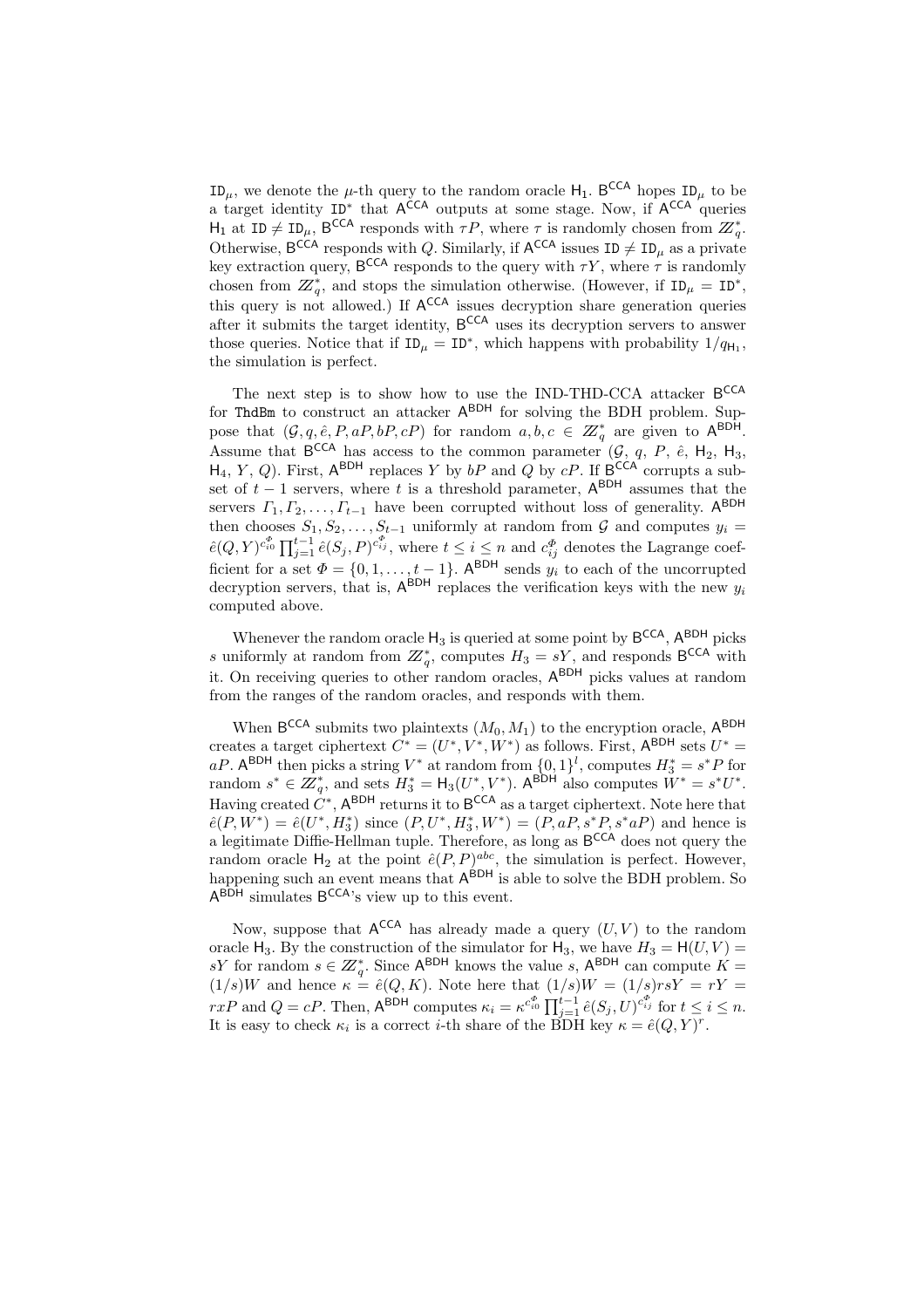The rest is a simulation of a full decryption share  $\delta_{i,C} = (i, \kappa_i, \tilde{\kappa_i}, \tilde{y_i}, L_i)$ . This can easily be done by the zero-knowledge simulation technique, responding to queries to the random oracle  $H_4$  with an element randomly chosen from  $\mathbb{Z}_q^*$ .  $\Box$ 

# 6 Application to Mediated ID-Based Encryption

## 6.1 Security Issues in Mediated ID-Based Encryption

The main motivation of mediated cryptography [4] is to revoke a user's privilege to perform cryptographic operations such as decrypting ciphertexts or signing messages instantaneously. In [4], Boneh et al. constructed the first mediated encryption and signature schemes using the RSA primitive. Their idea is to split a user's private key into two parts and give one piece to the on-line Security Mediator (SEM) and the other to the user. To decrypt or sign, the user must acquire a message-specific token which is associated with the SEM part of private key from the SEM. As a result, revocation is achieved by instructing the SEM not to issue tokens for the user.

Recently, the problem of realizing mediated encryption in the ID-based setting was considered by Ding and Tsudik [7]. They proposed an ID-based mediated encryption scheme based on RSA-OAEP [3]. Although their scheme offers good performance and practicality, it has a drawback which stems from the fact that a common RSA modulus is used for all the users within the system and hence, to guarantee the security of Ding and Tsudik's scheme, one should assume that the SEM's private key must be protected throughout the life of the system.

As an alternative to Ding and Tsudik's solution, Libert and Quisquater [13] proposed a new mediated ID-based encryption scheme based on Boneh and Franklin's ID-based encryption scheme. In term of security, it has an advantage over Ding and Tsudik's scheme in a sense that a compromise of the SEM's private key does not lead to a break of the whole system. In contrast to this positive result, Libert and Quisquater observed that even though the SEM's private key is protected, their scheme as well as Ding and Tsudik's scheme are not secure against "inside attack" in which the attacker who possesses the user part of private key conducts chosen-ciphertext attack. As a result, it should be strictly assumed in those schemes that users' private keys must be protected to ensure chosen-ciphertext security. In practice, this assumption is fairly strong in that there may be more chance for users to compromise their private keys than the SEM does since the SEM is usually assumed to be a trusted entity configured by a system administrator.

However, in the following section, we present a new mediated ID-based encryption scheme based on our IdThdBm scheme, which is secure against ciphertext attack in a strong sense, that is, secure against chosen-ciphertext attack conducted by the attacker that obtains the user part of private key.

#### 6.2 Description of Our Scheme – mIdeBm

We describe our mediated ID-based encryption scheme "mIdeBm" based on the IdThdBm scheme with  $(t, n) = (2, 2)$  as follows.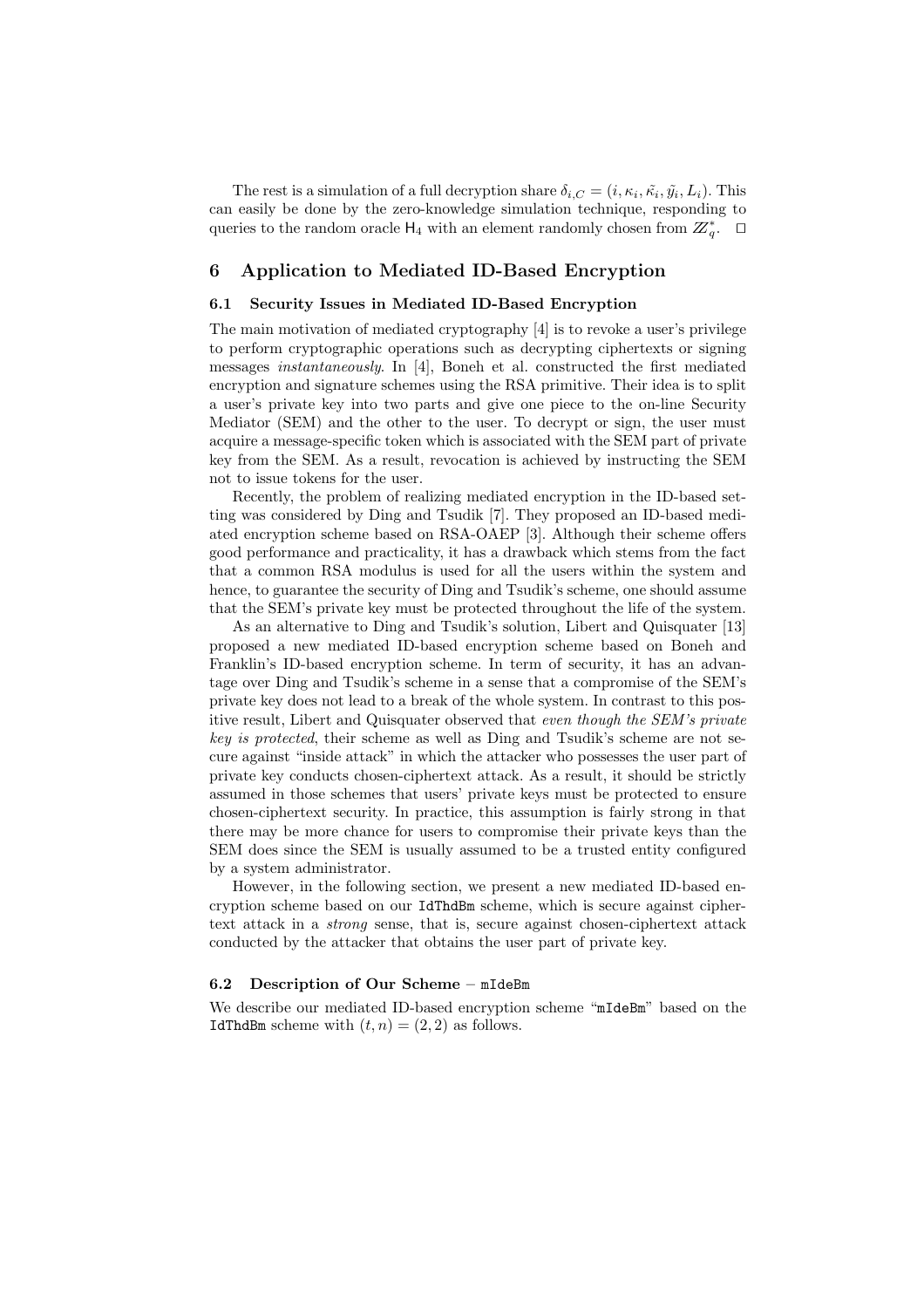- **Setup:** Given a security parameter  $k$ , the PKG runs the key generation algorithm of IdThdBm. The output of this algorithm  $cp = (G, q, P, \hat{e}, H_1, H_2, H_3, H_4, Y_{PKG})$ is as defined in the description of  $IdThdBm$ . Note that  $cp$  is given to all interested parties while the master key  $x$  is kept secret within the PKG.
- **Keygen:** Given a user's identity ID, the PKG computes  $Q_{ID} = H_1(ID)$  and  $D_{ID} =$  $xQ_{\text{ID}}$ . It then splits  $D_{\text{ID}}$  using the (2, 2)-secret-sharing technique as follows<sup>3</sup>.
	- Pick R at random from  $\mathcal{G}^*$  and construct  $F(u) = D_{\text{ID}} + uR$  for  $u \in \{0\} \cup \mathbb{N}$ . • Compute  $D_{\text{ID},sem} = F(1)$  and  $D_{\text{ID},user} = F(2)$ .
	- The PKG gives  $D_{\text{ID},sem}$  to the SEM and  $D_{\text{ID},user}$  to the user.
- **Encrypt**: Given a plaintext  $M \in \{0,1\}^l$  and a user's identity ID, a sender creates a ciphertext  $C = (U, V, W)$  such that

$$
U = rP; V = \mathsf{H}_2(\kappa) \oplus M; W = r\mathsf{H}_3(U, V),
$$

where  $\kappa = \hat{e}(\mathsf{H}_1(\texttt{ID}), Y_{\text{PKG}})^r$  for random  $r \in \mathbb{Z}_q^*$ .

- **Decrypt:** When receiving  $C = (U, V, W)$ , a user forwards it to the SEM. The SEM and the user perform the following in parallel.
	- SEM (We call this procedure "SEM oracle"):
		- 1. Check if the user's identity ID is revoked. If it is, return "ID Revoked".
			- 2. Otherwise, do the following:
				- ∗ Compute  $H_3 = H_3(U, V)$  and check if  $ê(P, W) = ê(U, H_3)$ . If C has passed this test, compute  $\kappa_{sem} = \hat{e}(D_{\text{ID},sem}, U)$  and send  $\delta_{\text{ID},sem}, C =$  $(sem, \kappa_{sem})$  to the user. Otherwise, send  $\delta_{\text{ID},sem, C} = (sem, "Invalid$ Ciphertext") to the user.
	- User (We call this procedure "User oracle"):
		- 1. Compute  $H_3 = H_3(U, V)$  and check if  $\hat{e}(P, W) = \hat{e}(U, H_3)$ . If C has passed this test, compute  $\kappa_{user} = \hat{e}(D_{\text{ID},user}, U)$ . Otherwise, return "Reject" and terminate.
		- 2. Get  $\delta_{\text{ID},sem,C}$  from the SEM and do the following:
			- $*$  If  $\delta_{\text{ID},sem,C}$  is of the form (sem, "Invalid Ciphertext"), return "Reject" and terminate. Otherwise, compute  $\kappa = \kappa_{sem}^{c_{01}^{\Phi}} \kappa_{user}^{c_{02}^{\Phi}}$  where  $c_{01}^{\Phi}$  and  $c_{02}^{\Phi}$ denote the Lagrange coefficients for the set  $\Phi = \{1, 2\}$  and  $M =$  $H_2(\kappa) \oplus V$ , and return M.

Notice that in the SEM oracle of the above scheme, the validity of a ciphertext is checked before generating a token in the same way as the decryption share generation algorithm of IdThdBm does.

### 6.3 Security Analysis – mIdeBm

In this section, we show that the chosen-ciphertext security of the above scheme against the strong attacker that obtains the user part of private key is relative to the IND-IDTHD-CCA (Definition 1) security of the  $(2, 2)$ -IdThdBm scheme.

To begin with, we define IND-mID-sCCA (indistinguishability of mediated ID-based encryption against strong chosen-ciphertext attack), which is similar to IND-mID-wCCA ("w" stands for "weak") defined in [13] but assumes the stronger attacker that can corrupt users to get their private keys.

<sup>&</sup>lt;sup>3</sup> In this particular case of  $(2, 2)$ -secret-sharing, one may share  $D_{ID}$  by taking a random  $D_{\text{ID},sem}$  and computing  $D_{\text{ID},user} = D_{\text{ID}} - D_{\text{ID},sem}$  for efficiency.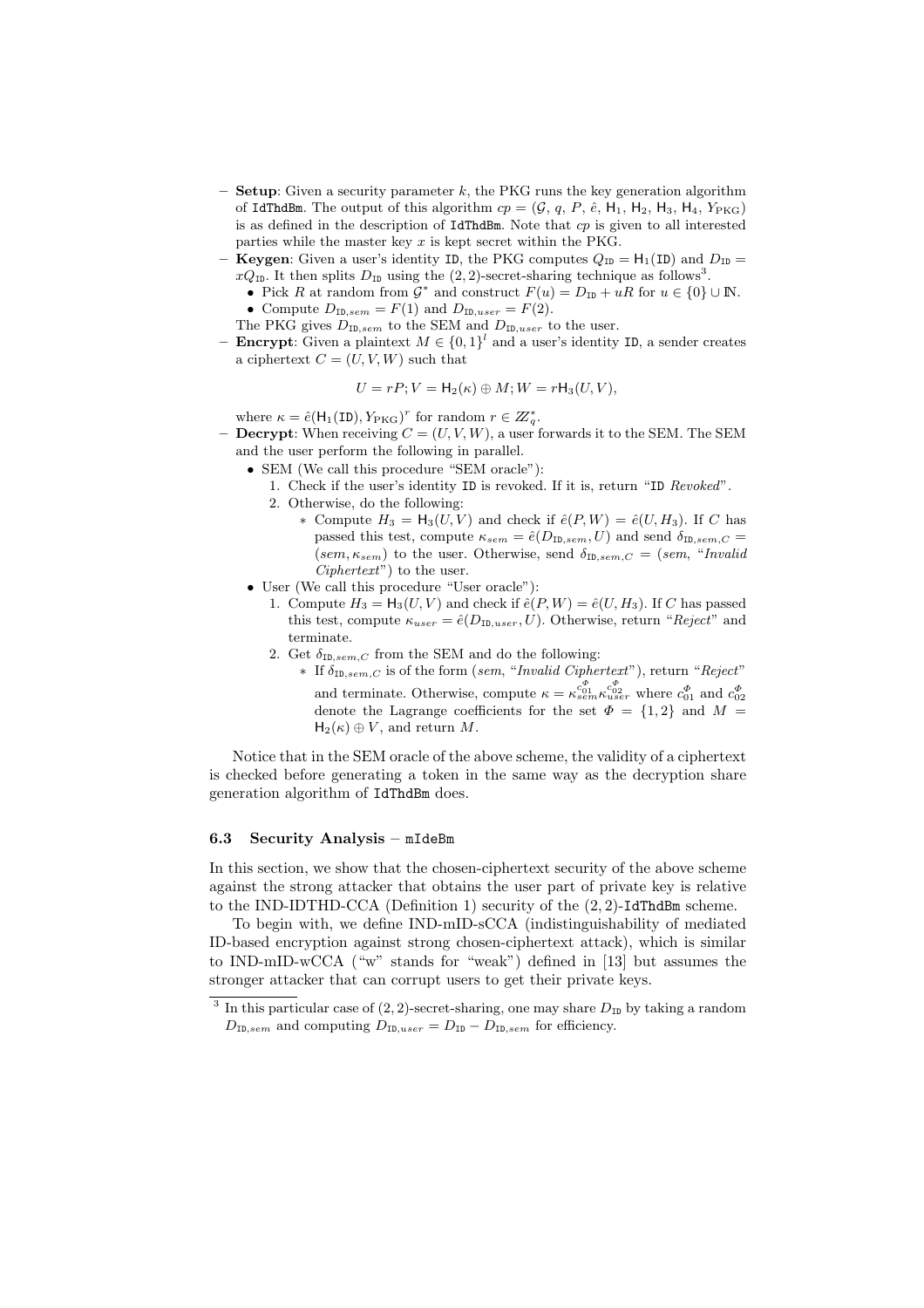**Definition 3 (IND-mID-sCCA).** Let  $A^{CCA'}$  be an attacker that defeats the IND-mID-sCCA security of an mediated ID-based encryption scheme  $\mathcal{MIDE}$ which consists of Setup, Keygen, Encrypt and Decrypt algorithms. (For details of these algorithms, readers are referred to mIdeBm given in Section 6.2.) We assume that  $A^{CCA'}$  is a probabilistic Turing machine taking a security parameter k as input. Consider the following game in which the attacker  $A^{CCA}$  interacts with the "Challenger".

Phase 1: The Challenger runs the Setup algorithm taking a security parameter k. The Challenger then gives the common parameter to  $A^{CCA}$ .

**Phase 2:** Having obtained the common parameter,  $A^{CCA'}$  issues the following queries.

- "User key extraction" query ID: On receiving this query, the Challenger runs the Keygen algorithm to obtain the user part of private key and sends it to  $A^{\text{CCA'}}$ .
- "SEM key extraction" query ID: On receiving this query, the Challenger runs the Keygen algorithm to obtain the SEM part of private key and sends it to  $A^{CCA'}$ .
- "SEM oracle" query  $(ID, C)$ : On receiving this query, the Challenger runs the Keygen algorithm to obtain a SEM part of private key. Taking the resulting private key as input, the Challenger runs the SEM oracle in the Decrypt algorithm to obtain a decryption token for C and sends it to  $A^{CCA'}$ .
- "User oracle" query  $(ID, C)$ : On receiving this query, the Challenger runs the Keygen algorithm to obtain a User part of private key. Taking the resulting private key as input, the Challenger runs the User oracle in the Decrypt algorithm to obtain a decryption token for  $C$  and sends it to  $A^{CCA}$ .

**Phase 3:**  $A^{CCA'}$  selects two equal-length plaintexts  $(M_0, M_1)$  and a target identity ID<sup>\*</sup> which was not queried before. On receiving  $(M_0, M_1)$  and ID<sup>\*</sup>, the Challenger runs the Keygen algorithm to obtain User and SEM parts of the private key associated with ID<sup>\*</sup>. The Challenger then chooses  $\beta \in \{0,1\}$  at random and creates a target ciphertext  $C^*$  by encrypting  $M_\beta$  under the target identity ID<sup>\*</sup>. The Challenger gives the target ciphertext and the User part of the private key to  $A^{CCA'}$ .

**Phase 4:**  $A^{CCA'}$  continues to issue "User key extraction" query  $ID \neq ID^*$ , "SEM key extraction" query  $ID \neq ID^*$ , "SEM oracle" query  $(ID, C) \neq (ID^*, C^*)$ , and "User oracle" query  $(ID, C) \neq (ID^*, C^*)$ . The details of these queries are as described in Phase 2.

**Phase 5:**  $A^{CCA'}$  outputs a guess  $\tilde{\beta} \in \{0, 1\}.$ 

We define  $A^{CCA'}$ 's success as a function  $Succ_{\mathcal{MIDE},A^{CCA}}^{IND-mID-SCCA}(k) = 2 \cdot Pr[\tilde{\beta} =$  $\beta$ | – 1. The mediated ID-based encryption scheme  $\mathcal{MIDE}$  is said to be INDmID-sCCA secure if, for any attacker  $A^{CCA}$  whose running time is polynomially bounded,  $\text{Succ}_{\mathcal{MIDE},\text{ACCA}}^{\text{IND}-\text{mID}-\text{sCCA}}(k)$  is negligible in k.

We now state and prove the following theorem. (Readers are referred to [1] for a more detailed proof.)

**Theorem 2.** If the  $(2, 2)$ -IdThdBm scheme is IND-IDTHD-CCA secure then the mIdeBm scheme is IND-mID-sCCA secure.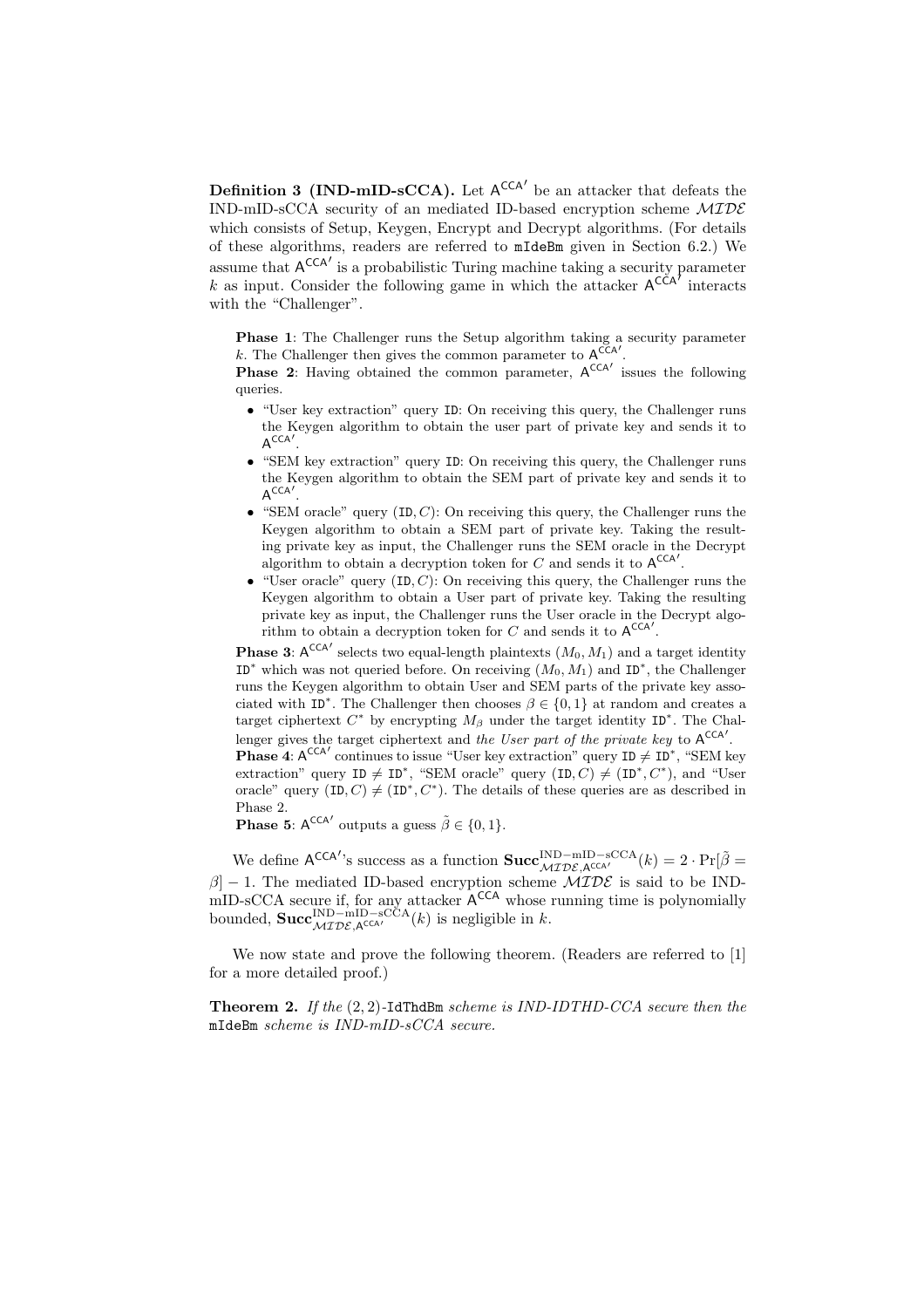*Proof.* (Sketch) We show how to use the IND-mID-sCCA attacker  $A^{CCA'}$  for <code>mIdeBm</code> to construct an IND-IDTHD-CCA attacker <code>A<sup>CCA</code> for <code>IdThdBm.</code></code></sup>

When  $A^{CCA'}$  issues a new "User key extraction" or "SEM key extraction" query, which is an ID,  $A^{CCA}$  forwards ID to its Challenger as a private key extraction query, obtains a private key  $D_{ID}$  associated with ID, and gives  $D_{ID}$  to  $A^{CCA'}$ . Having done this,  $A^{CCA}$  splits  $D_{ID}$  into  $D_{ID,sem}$  and  $D_{ID,user}$  using the (2, 2)-secret-sharing technique. A<sup>CCA</sup> then adds  $\langle$ ID,  $D_{ID,user} \rangle$  and  $\langle$ ID,  $D_{ID,sem} \rangle$  to UserKeyList and SEMKeyList respectively. Using these lists, ACCA answers ACCA''s "SEM oracle" and "User oracle" queries, each of which consists of  $(ID, C)$ . If necessary,  $A^{CCA}$  forwards the ID in those queries to its Challenger to get a private key associated with it. It should be emphasized here that  $A^{CCA}$  always checks the validity of the ciphertext  $C = (U, V, W)$  by testing whether  $\hat{e}(P, W)$  equals to  $\hat{e}(U, H_3(U, V))$ . If C does not pass this test,  $\mathsf{A}^{\mathsf{CCA}}$  rejects it.

Once  $A^{CCA'}$  issues two equal-length plaintexts  $(M_0, M_1)$  and a target identity ID<sup>\*</sup>, A<sup>CCA</sup> forwards  $(M_0, M_1, \text{ID}^*)$  to its Challenger. On receiving  $(M_0, M_1, \text{ID}^*)$ , the Challenger runs the private key extraction algorithm of IdThdBm to get a private key  $D_{\text{ID}^*}$  associated with ID<sup>\*</sup> and runs the private key distribution algorithm of IdThdBm to split  $D_{ID^*}$  into  $D_{ID^*,sem}$  and  $D_{ID^*,user}$ . The Challenger gives  $D_{\text{ID}^*,user}$  to  $\mathsf{A}^{\text{CCA}}$  as a corrupted party's private key.  $\mathsf{A}^{\text{CCA}}$  then sends this back to  $A^{CCA'}$ . In doing so, the *strong* attacker  $A^{CCA'}$  possesses the user part of private key. Now, the Challenger chooses  $\beta \in \{0,1\}$  at random and runs the encryption algorithm E of IdThdBm taking  $(M_\beta, ID^*)$  as input and gets a target ciphertext  $C^*$ . The Challenger gives it to  $A^{CCA}$ . Then,  $A^{CCA}$  sends  $C^*$  back to  $A^{\text{CCA}}$ .

A CCA answers "User key extraction", "SEM key extraction", "SEM oracle", and "User oracle" queries in the same way it did before. Note, however, that the cases when  $(ID, C^*)$  and  $(ID^*, C)$  are asked as "SEM oracle" and "User oracle" queries should be handled at this stage. Especially,  $A^{CCA}$  uses its decryption servers to handle the query  $(ID^*, C)$ .

Finally, if  $A^{CCA'}$  outputs a guess  $\beta' \in \{0,1\}$ ,  $A^{CCA}$  returns it as its guess.  $\Box$ 

# 7 Concluding Remarks

In this paper, we discussed the issues related to the realization of ID-based threshold decryption and proposed the first threshold ID-based decryption scheme provably secure against chosen-ciphertext attack. We also showed how our IDbased threshold decryption scheme can result in a mediated ID-based encryption scheme secure against "inside attack", whereby an attacker who possesses a user part of private key conducts chosen-ciphertext attack.

Interesting future research would be finding more security applications where "ID-based threshold decryption" is particularly useful.